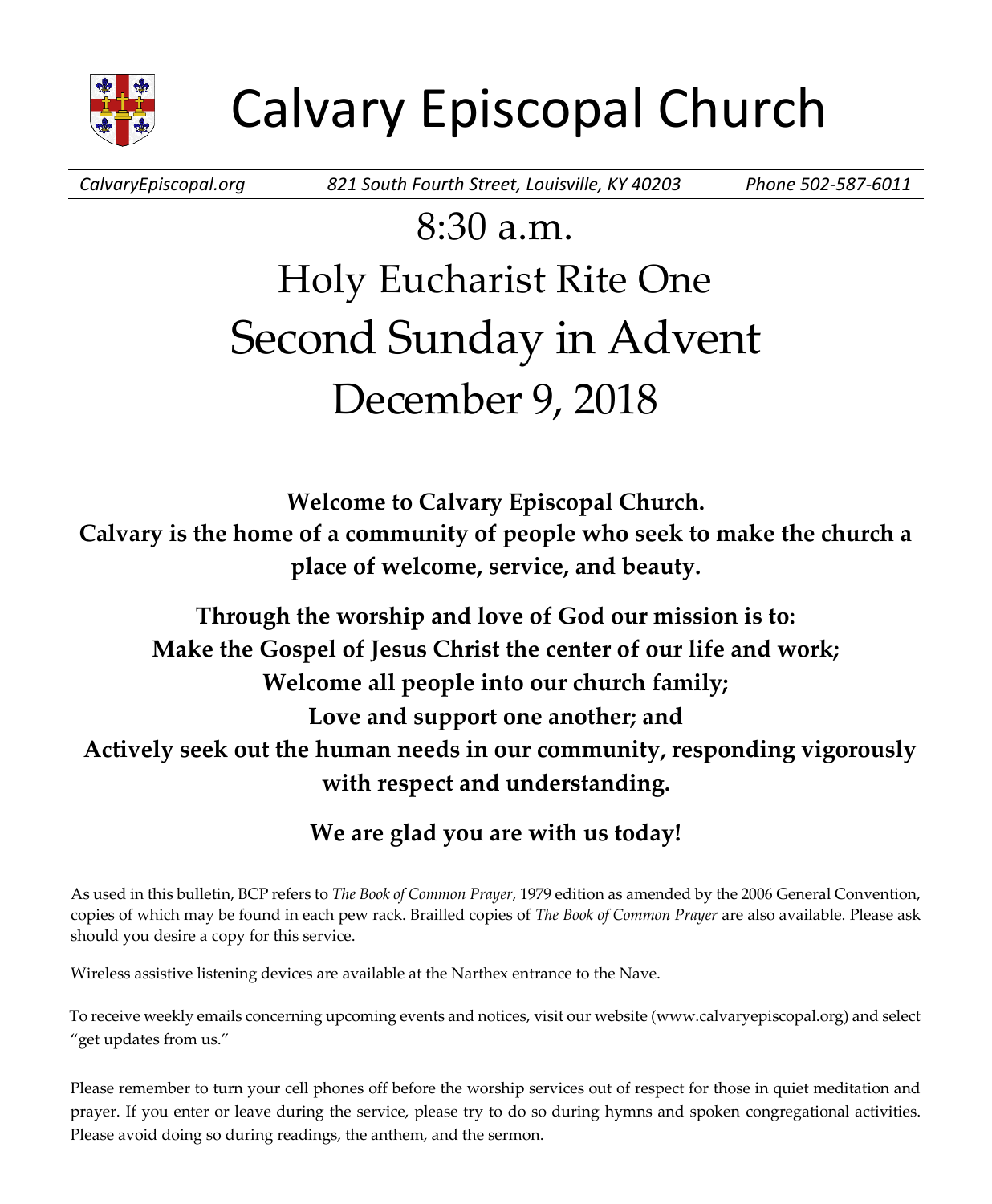**Prelude** *Nun komm', der Heiden Heiland, BWV 659* Johann Sebastian Bach (1685-1750)

# **The Word of God** *BCP 323*

*All standing, the Celebrant says*

Blessed be God: Father, Son, and Holy Spirit. *People And blessed be his kingdom, now and for ever. Amen.*

*The Celebrant continues*

Almighty God, unto whom all hearts are open, all desires known, and from whom no secrets are hid: Cleanse the thoughts of our hearts by the inspiration of thy Holy Spirit, that we may perfectly love thee, and worthily magnify thy holy Name; through Christ our Lord. *Amen*.

Hear what our Lord Jesus Christ saith: Thou shalt love the Lord thy God with all thy heart, and with all thy soul, and with all thy mind. This is the first and great commandment. And the second is like unto it: Thou shalt love thy neighbor as thyself. On these two commandments hang all the Law and the Prophets.

# **The Trisagion** *BCP 324 The Trisagion is said three times* Celebrant: Holy God, Holy and Mighty, Holy Immortal One, *People: Have mercy upon us.*

# **The Collect of the Day** *BCP 159*

| Celebrant | The Lord be with you. |
|-----------|-----------------------|
| People    | And with thy spirit.  |
| Celebrant | Let us pray.          |

Merciful God, who didst send thy messengers the prophets to preach repentance and prepare the way for our salvation: Give us grace to heed their warnings and forsake our sins, that we may greet with joy the coming of Jesus Christ our Redeemer; who liveth and reigneth with thee and the Holy Spirit, one God, now and for ever. *Amen*.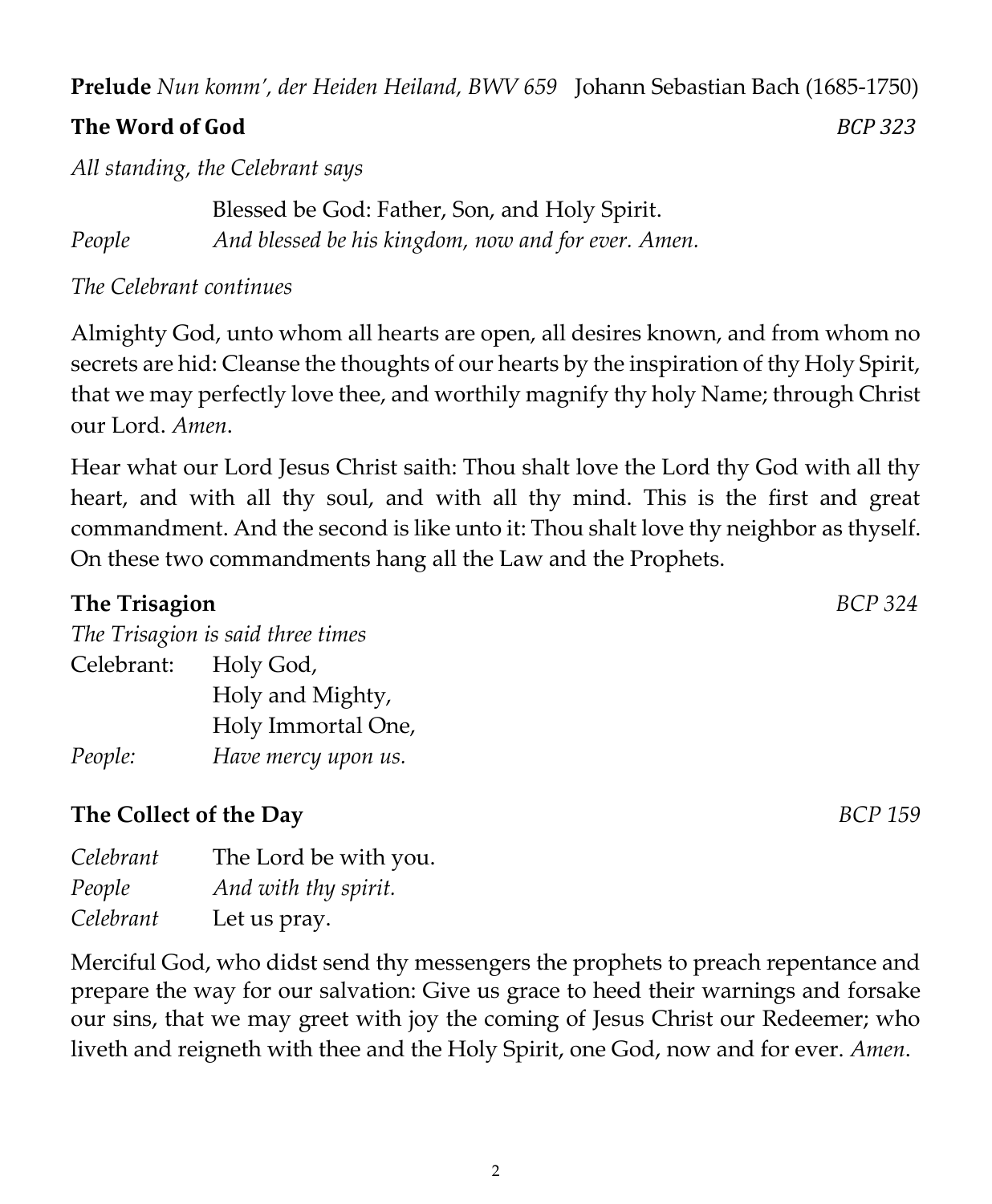#### **The First Lesson**<br> **Baruch 5:1-9**

*Please be seated.*

A reading from the book of Baruch.

Take off the garment of your sorrow and affliction, O Jerusalem, and put on forever the beauty of the glory from God. Put on the robe of the righteousness that comes from God; put on your head the diadem of the glory of the Everlasting; for God will show your splendor everywhere under heaven. For God will give you evermore the name, "Righteous Peace, Godly Glory." Arise, O Jerusalem, stand upon the height; look toward the east, and see your children gathered from west and east at the word of the Holy One, rejoicing that God has remembered them. For they went out from you on foot, led away by their enemies; but God will bring them back to you, carried in glory, as on a royal throne. For God has ordered that every high mountain and the everlasting hills be made low and the valleys filled up, to make level ground, so that Israel may walk safely in the glory of God. The woods and every fragrant tree have shaded Israel at God's command. For God will lead Israel with joy, in the light of his glory, with the mercy and righteousness that come from him.

*Reader* The Word of the Lord. *People* Thanks be to God.

**Canticle 4 The Song of Zechariah** *Benedictus Dominus Deus Luke 1:68-79 BCP 50 The Canticle is read in unison, seated.*

Blessed be the Lord God of Israel, \* for he hath visited and redeemed his people; And hath raised up a mighty salvation for us \* in the house of his servant David, As he spake by the mouth of his holy prophets, \* which have been since the world began: That we should be saved from our enemies, \* and from the hand of all that hate us; To perform the mercy promised to our forefathers, \* and to remember his holy covenant; To perform the oath which he sware to our forefather Abraham, \* that he would give us, That we being delivered out of the hand of our enemies \*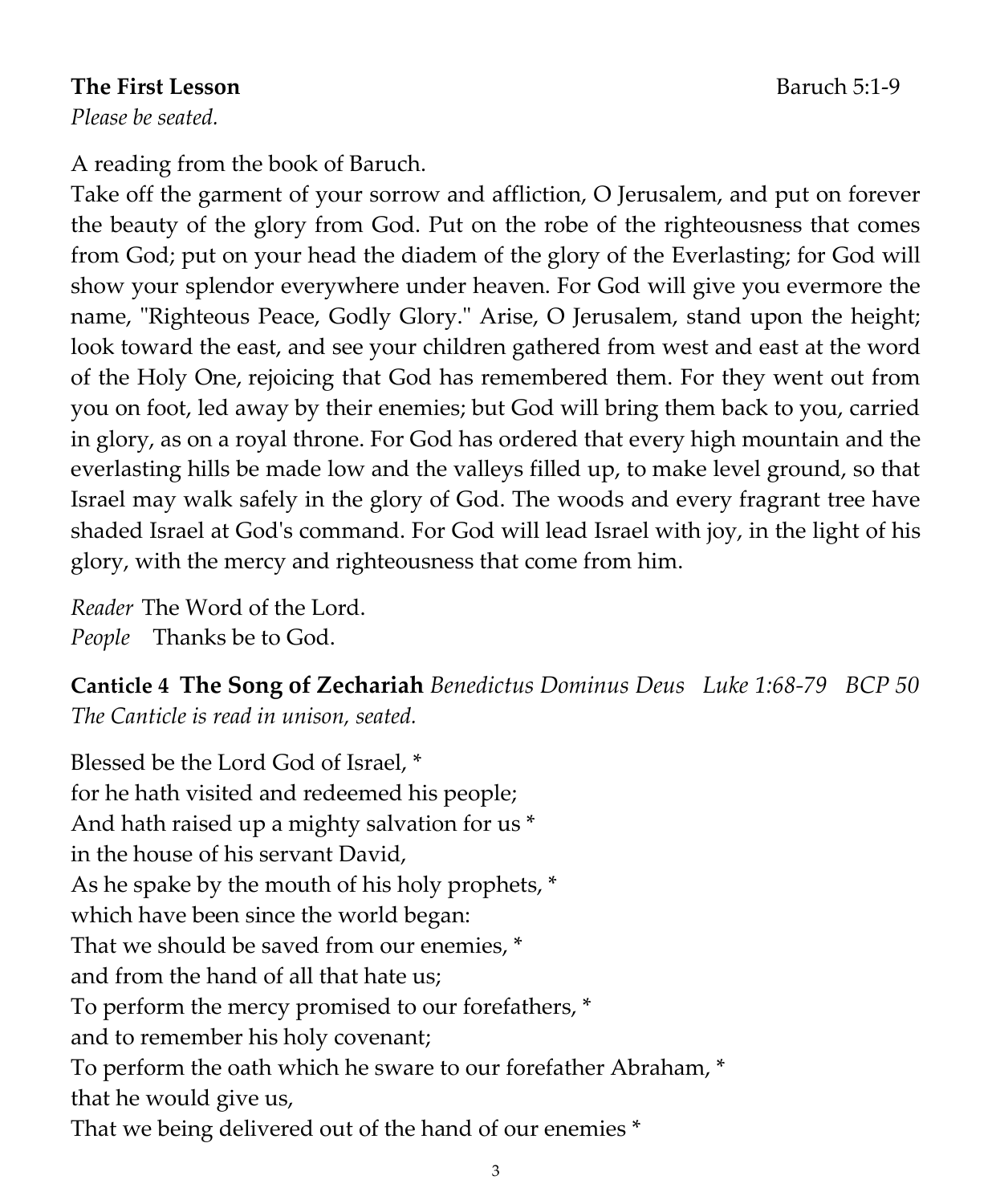might serve him without fear, In holiness and righteousness before him, \* all the days of our life. And thou, child, shalt be called the prophet of the Highest, \* for thou shalt go before the face of the Lord to prepare his ways; To give knowledge of salvation unto his people \* for the remission of their sins, Through the tender mercy of our God, \* whereby the dayspring from on high hath visited us; To give light to them that sit in darkness and in the shadow of death, \* and to guide our feet into the way of peace. Glory to the Father, and to the Son, and to the Holy Spirit: \* as it was in the beginning, is now, and will be for ever. Amen.

**The Epistle Philippians 1:3-11** 

A reading from the letter of Paul to the Philippians.

I thank my God every time I remember you, constantly praying with joy in every one of my prayers for all of you, because of your sharing in the gospel from the first day until now. I am confident of this, that the one who began a good work among you will bring it to completion by the day of Jesus Christ. It is right for me to think this way about all of you, because you hold me in your heart, for all of you share in God's grace with me, both in my imprisonment and in the defense and confirmation of the gospel. For God is my witness, how I long for all of you with the compassion of Christ Jesus. And this is my prayer, that your love may overflow more and more with knowledge and full insight to help you to determine what is best, so that in the day of Christ you may be pure and blameless, having produced the harvest of righteousness that comes through Jesus Christ for the glory and praise of God.

*Reader* The Word of the Lord. *People* Thanks be to God.

*Please stand.*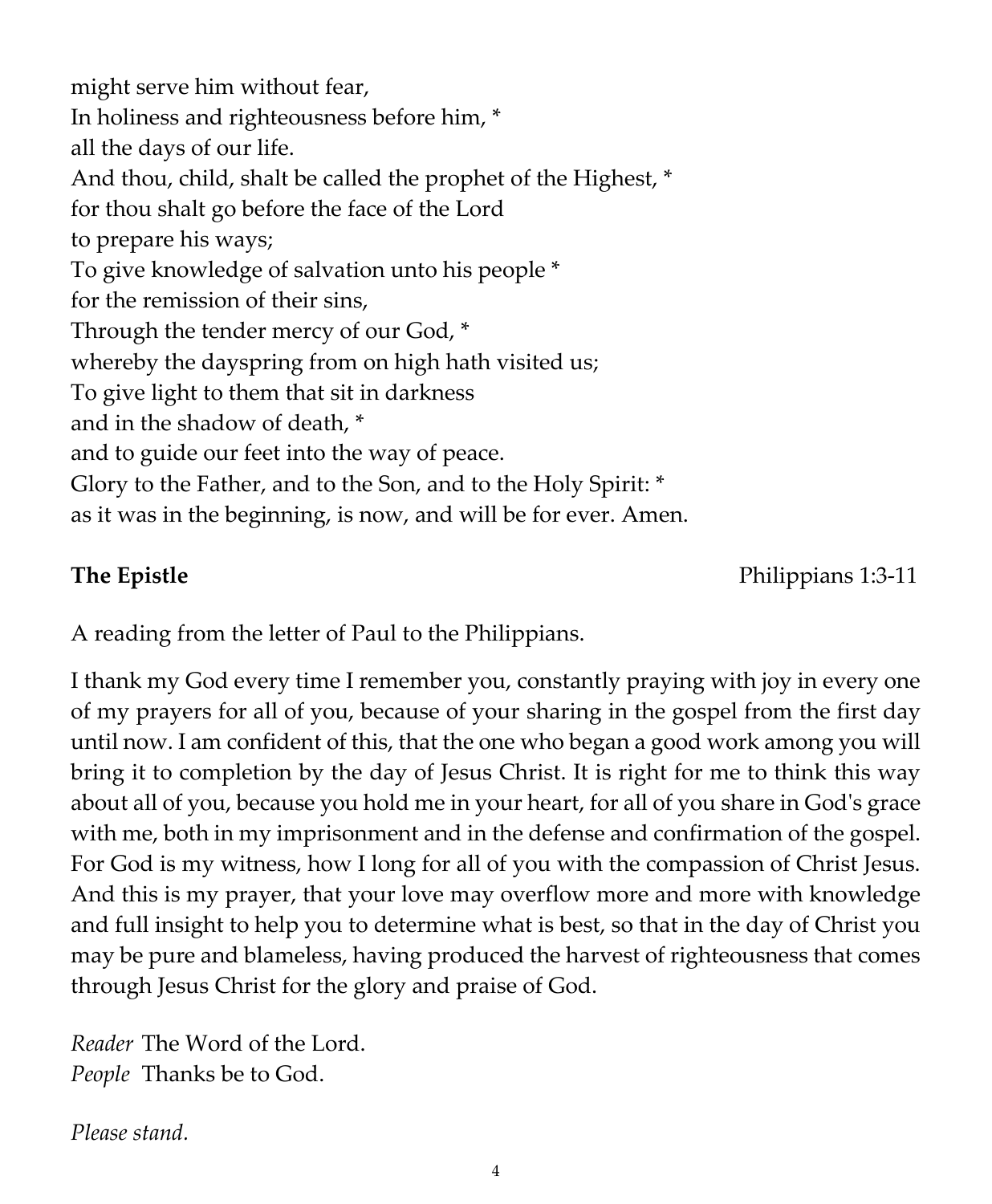# **The Holy Gospel Luke 21:25-36**

In the fifteenth year of the reign of Emperor Tiberius, when Pontius Pilate was governor of Judea, and Herod was ruler of Galilee, and his brother Philip ruler of the region of Ituraea and Trachonitis, and Lysanias ruler of Abilene, during the high priesthood of Annas and Caiaphas, the word of God came to John son of Zechariah in the wilderness. He went into all the region around the Jordan, proclaiming a baptism of repentance for the forgiveness of sins, as it is written in the book of the words of the prophet Isaiah, "The voice of one crying out in the wilderness: 'Prepare the way of the Lord, make his paths straight. Every valley shall be filled, and every mountain and hill shall be made low, and the crooked shall be made straight, and the rough ways made smooth; and all flesh shall see the salvation of God.'"

| Gospeler | The Gospel of the Lord.      |
|----------|------------------------------|
| People   | Praise be to thee, O Christ. |

**The Sermon** The Rev. Dr. Lee F. Shafer

# **The Nicene Creed** *BCP 327*

*All stand.*

I believe in one God, the Father Almighty, maker of heaven and earth, and of all things visible and invisible;

And in one Lord Jesus Christ, the only-begotten Son of God, begotten of his Father before all worlds, God of God, Light of Light, very God of very God, begotten, not made, being of one substance with the Father; by whom all things were made;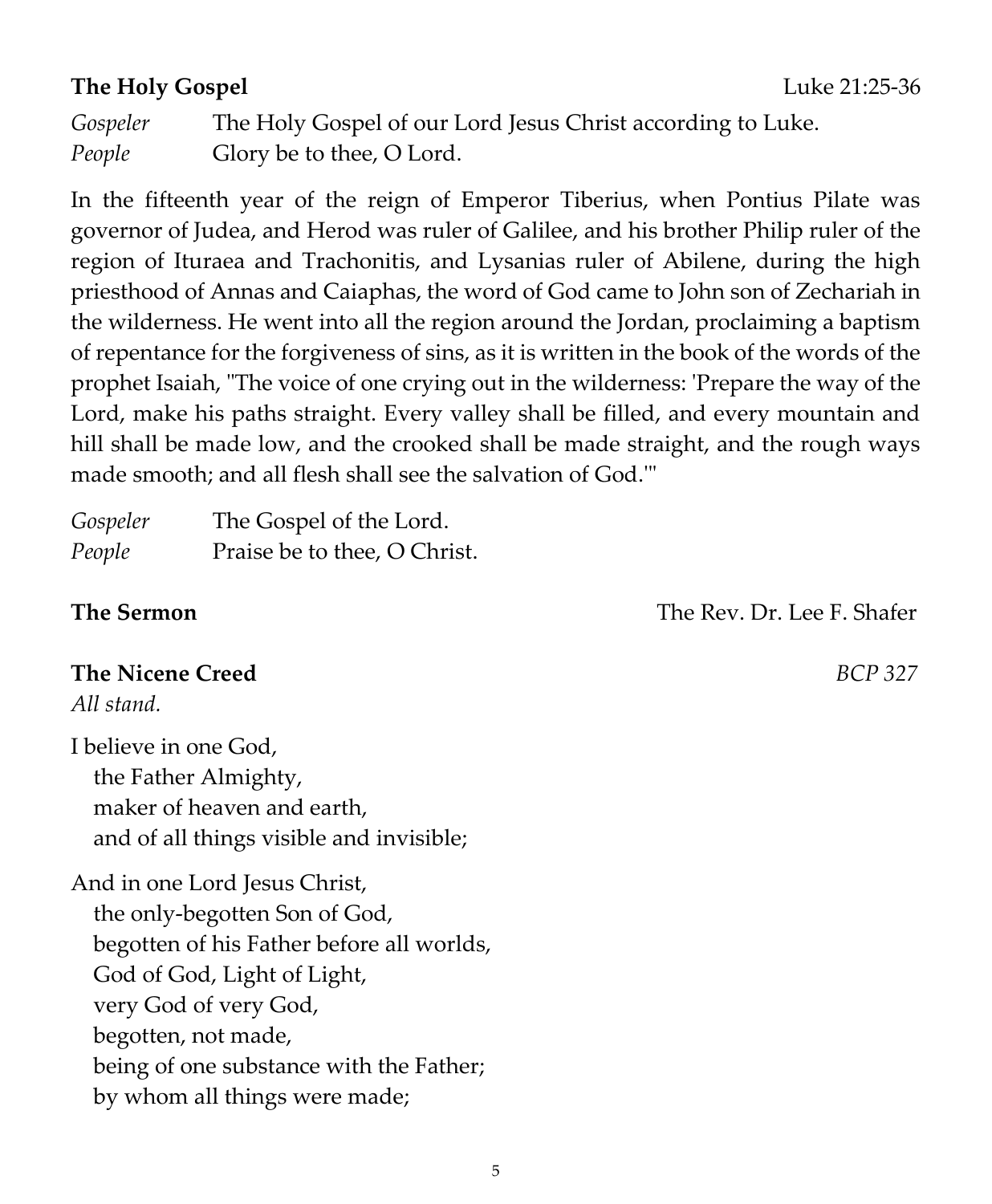who for us men and for our salvation came down from heaven, and was incarnate by the Holy Ghost of the Virgin Mary, and was made man; and was crucified also for us under Pontius Pilate; he suffered and was buried; and the third day he rose again according to the Scriptures, and ascended into heaven, and sitteth on the right hand of the Father; and he shall come again, with glory, to judge both the quick and the dead; whose kingdom shall have no end. And I believe in the Holy Ghost the Lord, and Giver of Life, who proceedeth from the Father and the Son; who with the Father and the Son together is worshiped and glorified; who spake by the Prophets. And I believe one holy Catholic and Apostolic Church; I acknowledge one Baptism for the remission of sins; and I look for the resurrection of the dead, and the life of the world to come. Amen. **The Prayers of the People** *BCP 328*

#### *Please kneel as able.*

The Intercessor says:

Let us pray for the whole state of Christ's Church and the world.

Almighty and everliving God, who in thy holy Word hast taught us to make prayers, and supplications, and to give thanks for all men: Receive these our prayers which we offer unto thy divine Majesty, beseeching thee to inspire continually the Universal Church with the spirit of truth, unity, and concord.

We pray for the Parish of the Falkland Islands, and for the Prison Ministries of the Diocese of Kentucky. Grant that all those who do confess thy holy Name may agree in the truth of thy holy Word, and live in unity and godly love.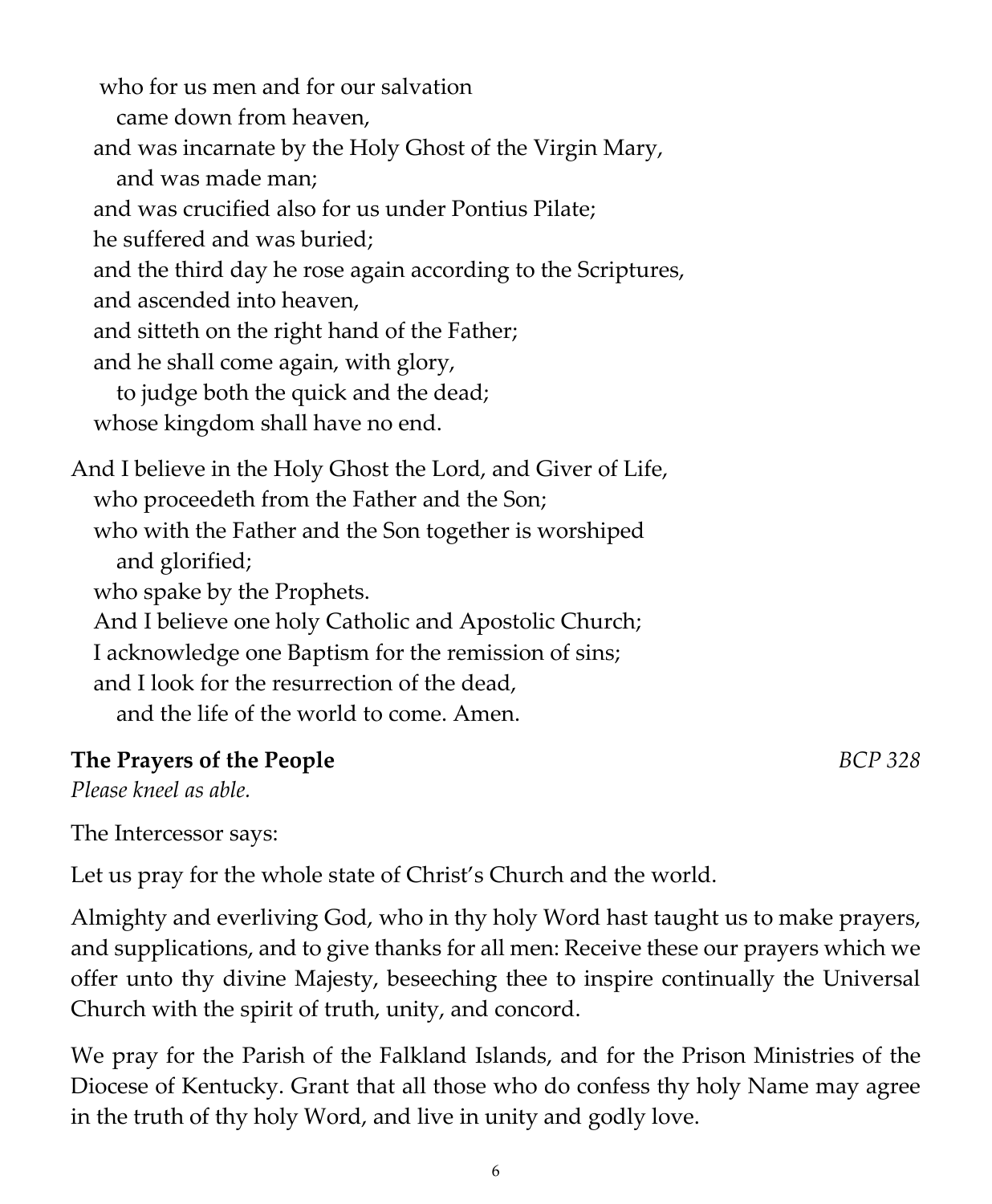Give grace, O heavenly Father, to all bishops and other ministers, especially Justin, Archbishop of Canterbury; Michael, our Presiding Bishop; Terry, our Bishop; and Lee, our Priest; that they may, both by their life and doctrine, set forth thy true and lively Word, and rightly and duly administer thy holy Sacraments.

And to all thy people give thy heavenly grace, and especially to this congregation here present; that, with meek heart and due reverence, they may hear and receive thy holy Word, truly serving thee in holiness and righteousness all the days of their life.

We beseech thee also so to rule the hearts of those who bear the authority of government in this and every land, especially Donald, our President; Matthew and Eric, our Governors; and Greg, our Mayor; that they may be led to wise decisions and right actions for the welfare and peace of the world.

We commend to thy gracious care and keeping all the men and women of our armed forces at home and abroad. Defend them day by day with thy heavenly grace; and grant them a sense of thine abiding presence wherever they may be.

Open, O Lord, the eyes of all people to behold thy gracious hand in all thy works, that, rejoicing in thy whole creation, they may honor thee with their substance, and be faithful stewards of thy bounty.

And we most humbly beseech thee, of thy goodness, O Lord, to comfort and succor all Christians who suffer persecution; our guests of the food and clothing ministry; and June, Isabella, Robert, Tom, Bill, JJ, Lou, Debi, Jeff, Becky, Raymond, Helen, Alan, Thomas, Ed, George, Walter, Connie, Dan, Michael, Robbie, Gleada, Dodd, Rob, Bonnie, Gene, Lucia, Lisa, Larry, Heidi, Spencer, Marion, Harold, Shirley, Joan, Ben, Marsha, Charlie, Anna, Sandy, Ted, Suzannah, Debbie, Joan, Steve, Cassandra, Chris, Wayne, Patti, Bea, Ken, Georgine, Mrs. Swinson, Marj, Richard, Gary, Beverly, and all those who, in this transitory life, are in trouble, sorrow, need, sickness, or any other adversity.

And we also bless thy holy Name for Thomas Merton and all thy servants departed this life in thy faith and fear, beseeching thee to grant them continual growth in thy love and service; and to grant us grace so to follow the good examples of all thy saints, that with them we may be partakers of thy heavenly kingdom.

Grant these our prayers, O Father, for Jesus Christ's sake, our only Mediator and Advocate. *Amen.*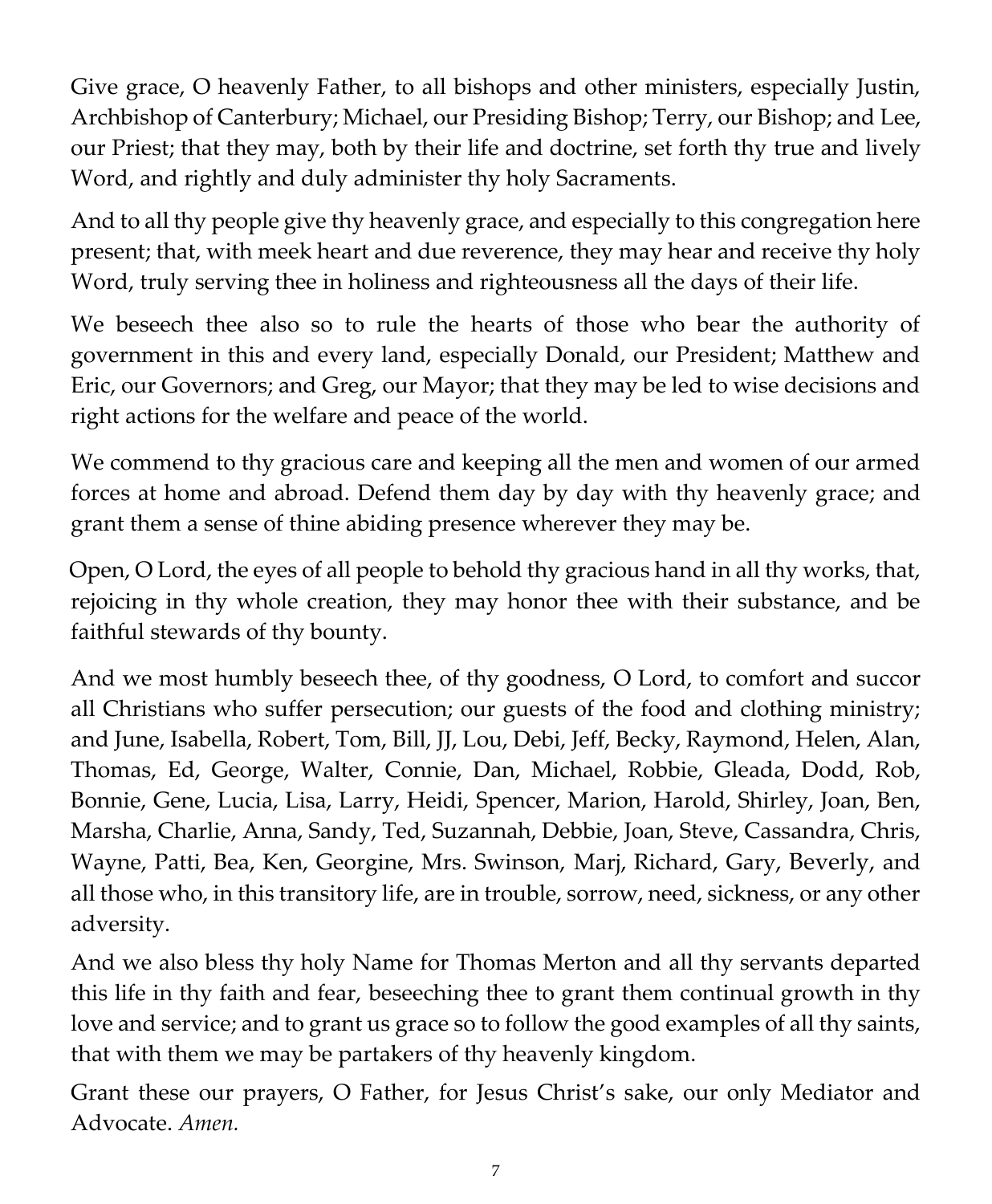#### *The Celebrant then says*

Let us humbly confess our sins unto Almighty God.

#### *Please kneel as able.*

### *Minister and People* BCP 320

Almighty and most merciful Father, we have erred and strayed from thy ways like lost sheep, we have followed too much the devices and desires of our own hearts, we have offended against thy holy laws, we have left undone those things which we ought to have done, and we have done those things which we ought not to have done. But thou, O Lord, have mercy upon us, spare thou those who confess their faults, restore thou those who are penitent, according to thy promises declared unto mankind in Christ Jesus our Lord; and grant, O most merciful Father, for his sake, that we may hereafter live a godly, righteous, and sober life, to the glory of thy holy Name. Amen.

#### *The Priest stands and says*

The Almighty and merciful Lord grant you absolution and remission of all your sins, true repentance, amendment of life, and the grace and consolation of his Holy Spirit. *Amen*.

*Please stand.*

# **The Peace** *BCP 332*

*Celebrant* The peace of the Lord be always with you. *People* And with thy spirit.

*Then the Ministers and the People may greet one another in the name of the Lord.*

*Please be seated.*

# **Greeting [and recognitions]**

*Those with birthdays, those graduating from high school or university, and those with other achievements are asked to come forward and be recognized.*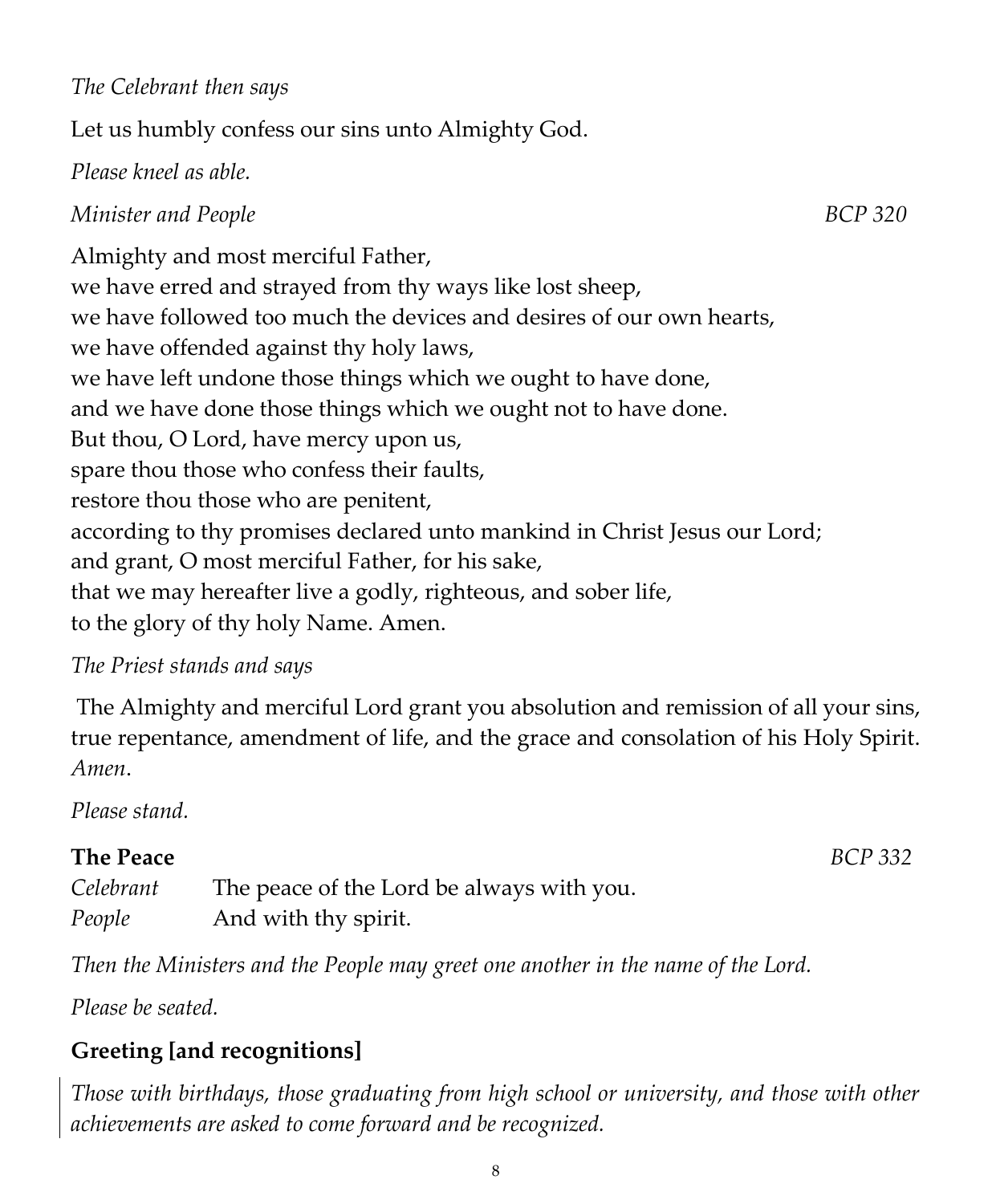*The Celebrant then says* Let us pray*.*

# *Celebrant and Congregation together*

O God, our times are in thy hand: Look with favor, we pray, on thy servant(*s*) as *they* begin another year. Grant that *they* may grow in wisdom and grace, and strengthen *their* trust in thy goodness all the days of their life; through Jesus Christ our Lord. Amen.

# **The Holy Communion**

### **Offertory**

*The celebrant says*

Walk in love as Christ loved us and gave himself for us, an offering and sacrifice to God. *Ephesians 5:12*

*Please stand as the gifts are brought forward. As the gifts are offered the celebrant says*

All things come of thee, O Lord,

*People* And of thine own have we given thee.

**The Great Thanksgiving** *Eucharistic Prayer I, BCP 333*

*The people remain standing.*

| Celebrant | The Lord be with you                  |
|-----------|---------------------------------------|
| People    | And with thy spirit.                  |
| Celebrant | Lift up your hearts.                  |
| People    | We lift them up unto the Lord.        |
| Celebrant | Let us give thanks unto our Lord God. |
| People    | It is meet and right so to do.        |

*The Celebrant proceeds*

It is very meet, right, and our bounden duty, …

Therefore with Angels and Archangels, and with all the company of heaven, we laud and magnify thy glorious Name; evermore praising thee, and saying,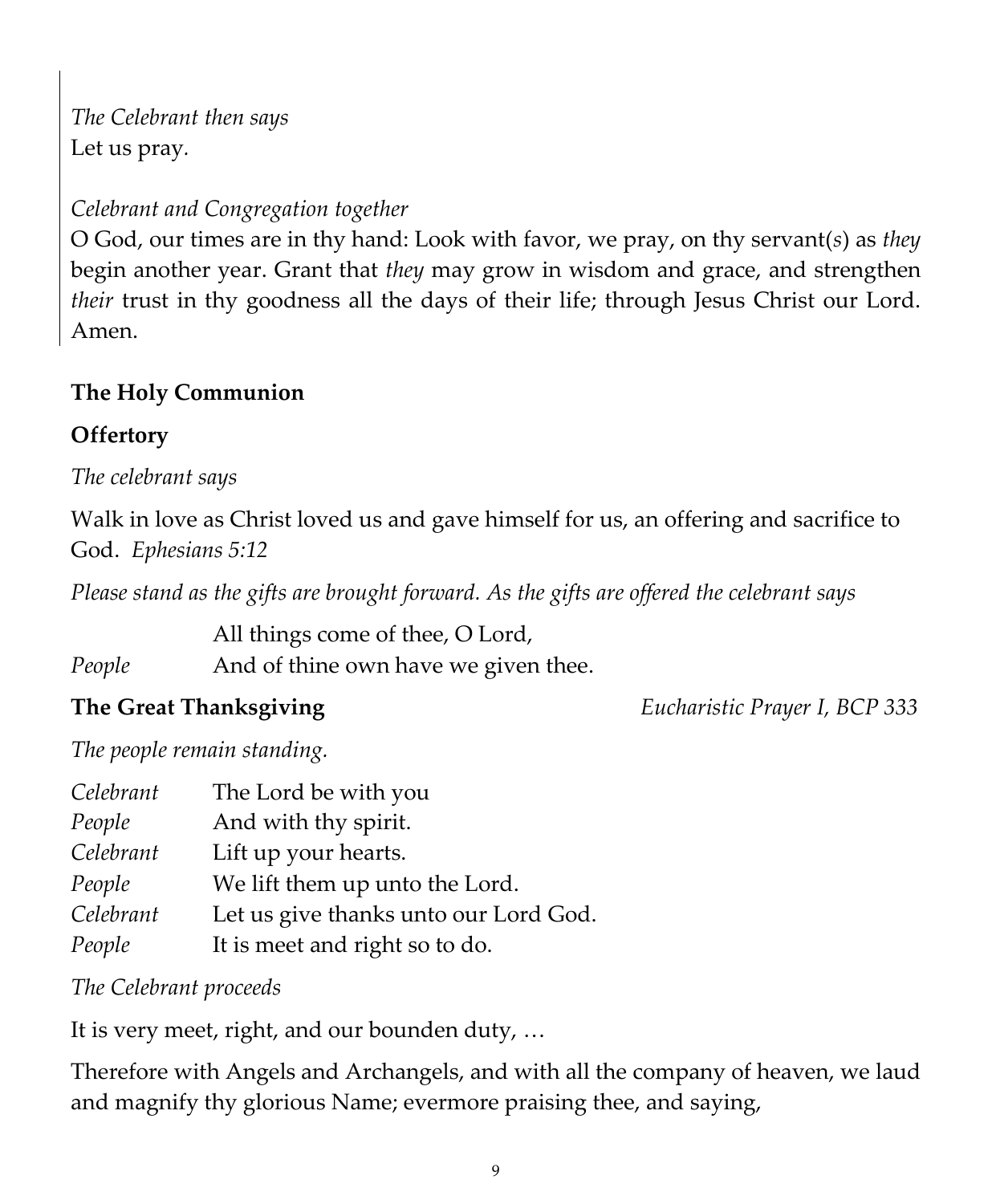#### **Sanctus**

Holy, holy, holy, Lord God of Hosts: Heaven and earth are full of thy glory. Glory be to thee, O Lord Most High. Blessed is he that cometh in the name of the Lord. Hosanna in the highest.

*The people kneel as able. The Celebrant continues* BCP 334

All glory be to thee, Almighty God, …

By whom, and with whom, in the unity of the Holy Ghost, all honor and glory be unto thee, O Father Almighty, world without end. *AMEN*.

*The Celebrant then continues BCP 336*

And now, as our Savior Christ hath taught us, we are bold to say,

#### *People and Celebrant*

Our Father, who art in heaven, hallowed be thy Name, thy kingdom come, thy will be done, on earth as it is in heaven. Give us this day our daily bread. And forgive us our trespasses, as we forgive those who trespass against us.

And lead us not into temptation, but deliver us from evil. For thine is the kingdom, and the power, and the glory, for ever and ever. Amen.

#### **The Breaking of the Bread** *BCP 337*

*A period of silence is kept.* 

*Celebrant* Christ our Passover is sacrificed for us; *People* Therefore let us keep the feast.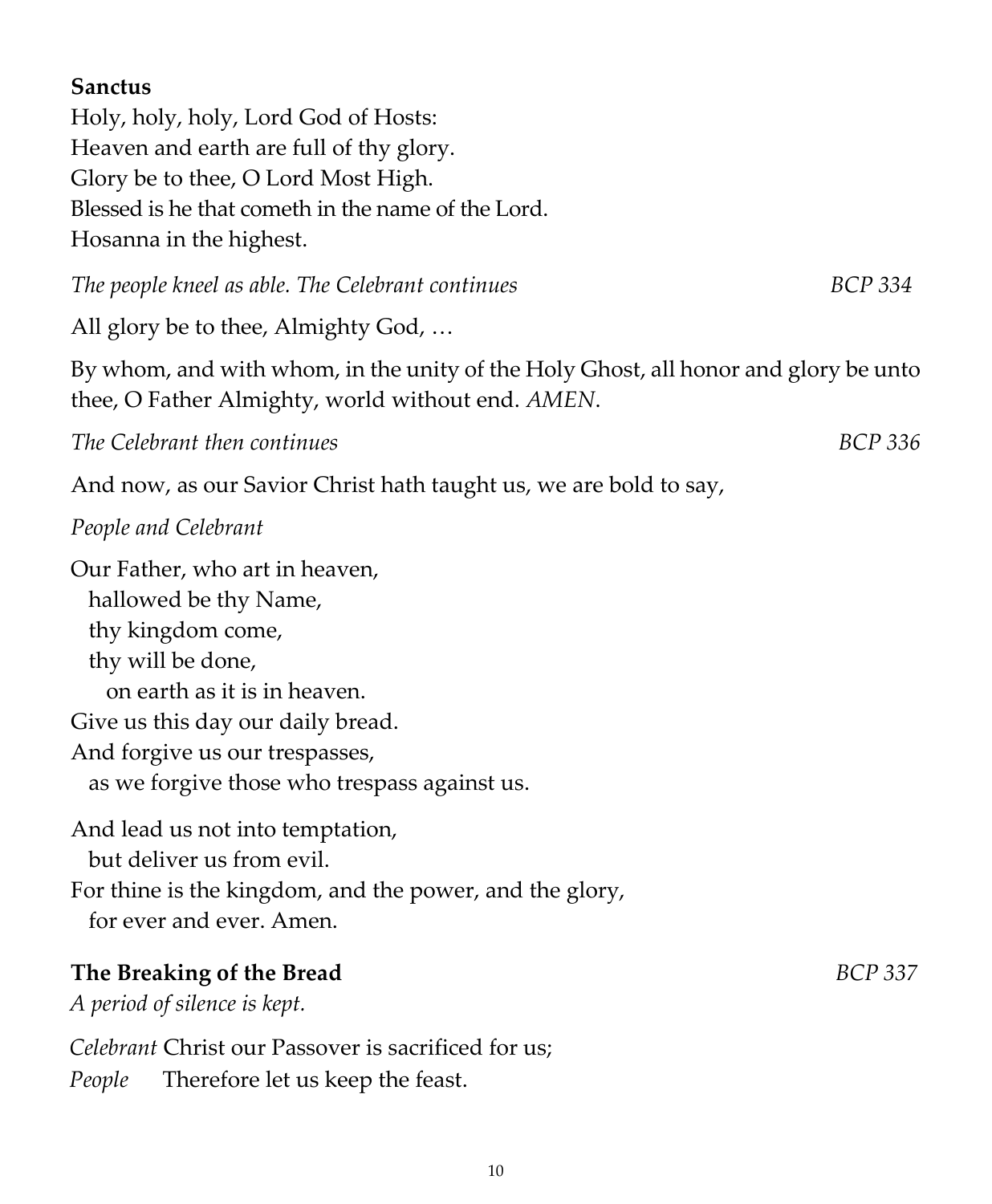#### **Invitation to Communion** *BCP 338*

#### *The Celebrant says*

The Gifts of God for the People of God. Take them in remembrance that Christ died for you, and feed on him in your hearts by faith, with thanksgiving.

#### **Communion of the People**

*All baptized Christians are welcome to receive Holy Communion. Please tell the clergy if you need gluten-free bread. If you come to the communion rail for a blessing instead, please cross your arms on your chest. If you are interested in being baptized, please contact a priest of the parish.* 

*After Communion, the Celebrant says BCP 339*

Let us pray.

*The People kneel and join in saying this prayer.*

Almighty and everliving God, we most heartily thank thee for that thou dost feed us, in these holy mysteries, with the spiritual food of the most precious Body and Blood of thy Son our Savior Jesus Christ; and dost assure us thereby of thy favor and goodness towards us; and that we are very members incorporate in the mystical body of thy Son, the blessed company of all faithful people; and are also heirs, through hope, of thy everlasting kingdom. And we humbly beseech thee, O heavenly Father, so to assist us with thy grace, that we may continue in that holy fellowship, and do all such good works as thou hast prepared for us to walk in; through Jesus Christ our Lord, to whom, with thee and the Holy Ghost, be all honor and glory, world without end. *Amen*.

# **The Blessing** *BCP 339*

*The celebrant blesses the people.*

#### **The Dismissal**

*Please stand*

*Celebrant* Let us bless the Lord. *People* Thanks be to God.

**Postlude** *Nun komm', der Heiden Heiland, BWV 661* Johann Sebastian Bach (1685-1750)